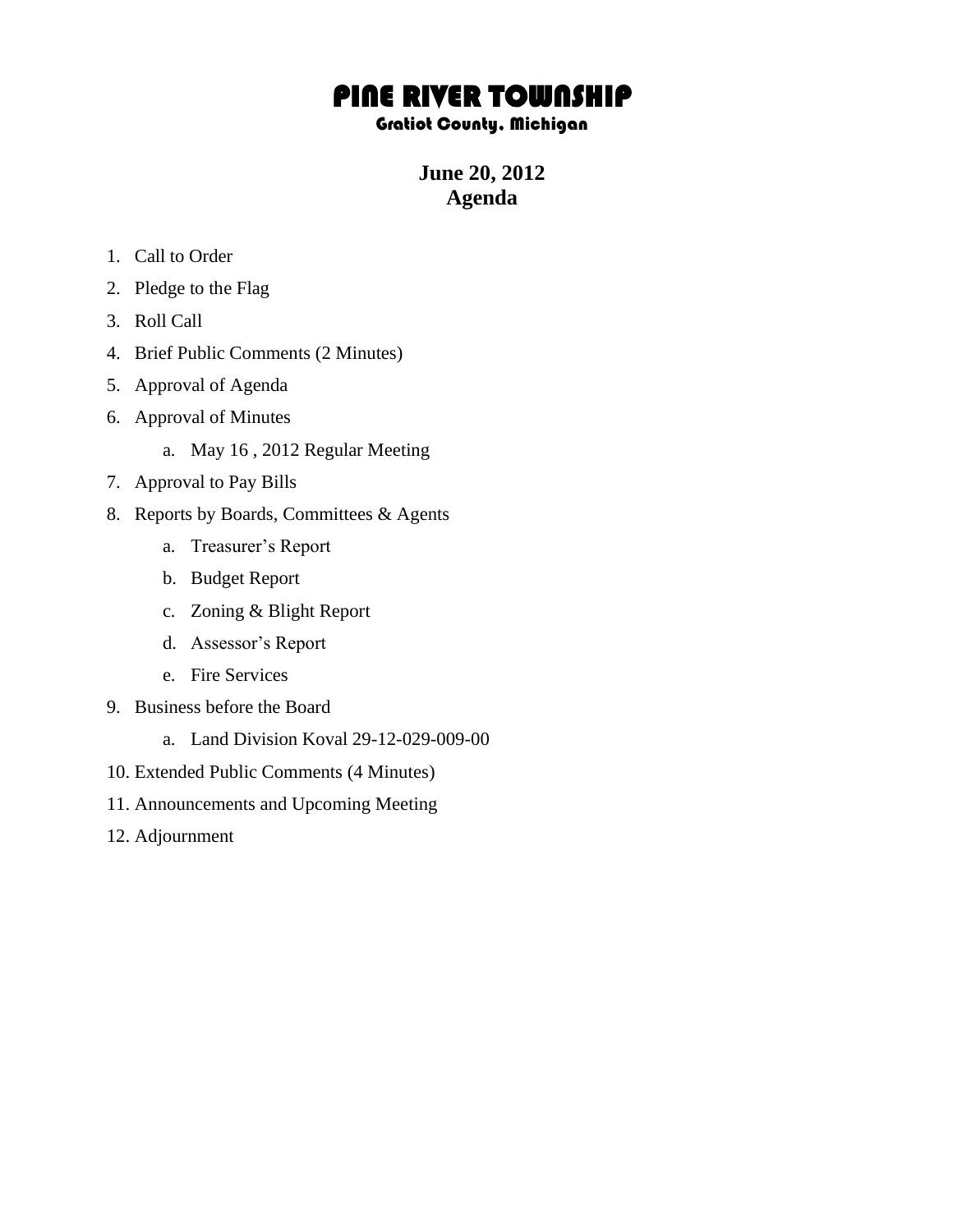## **MINUTES OF THE PINE RIVER TOWNSHIP BOARD MONTHLY MEETING June 20, 2012**

- 1. The regular monthly meeting of the Pine River Township Board was called to order at 8:00 pm by Supervisor Beeson at the Township Hall.
- 2. Pledge the flag: The board and the public said the pledge to the flag.
- 3. Roll Call: Moeggenborg: present, Rademacher: present, Baker: present, Best: present, Beeson: present. All Board Members present.
- 4. Brief Public comments (2 minutes): the following people introduced themselves as running for various office's in the upcoming primary election; John Renneberg – County Commissioner; Doug Wright – Sheriff; Mary Merchant – Register of Deeds.
- 5. Approve the Agenda: Motion by Moeggenborg: second by Best: to approve the Agenda as presented. All board members approved. Motion carried 5-0.
- 6. Approve the Minutes:

Motion by Best: second by Baker: to approve the Regular Meeting Minutes of May 16, 2012. All board members approved. Motion carried 5-0.

7. Approval to Pay Bills:

Motion made by Moeggenborg: second by Best: to pay bills as presented in the amount of \$ 35,188.34. All board members approved. Motion carried 5-0.

- 8. Reports by Boards, Committees & Agents
	- a. Treasurers Report Discussion; report placed on file.
	- b. Budget Report Discussion: report placed on file.
	- c. Zoning & Blight Officer Discussion: report placed on file
	- d. Assessor Report Discussion
	- e. Fire Services Discussion looking at building a new fire station to replace the current St. Louis station and also trying to get all the local fire departments together to review current boundary lines and response times for fire runs.
- 9. Business before the Board
	- a. Steve & Donna Koval Land Division Request to approve a (1) parcel split (46.9 acres) and retaining (1.4 acres) for parcel # (2912-029-009-00) Motion by Moeggenborg: second by Best: to approve a (1) parcel split (46.9 acres) and retaining (1.4 acre) for parcel # 2912-029-009-00. All board members approved. Motion carried 5-0.
- 10. Extended Public Comments (4 Minutes) \ Kassandra Renneberg - currently serves on the Governor's Fire Safety Board Earl Hunt – current Under Sheriff